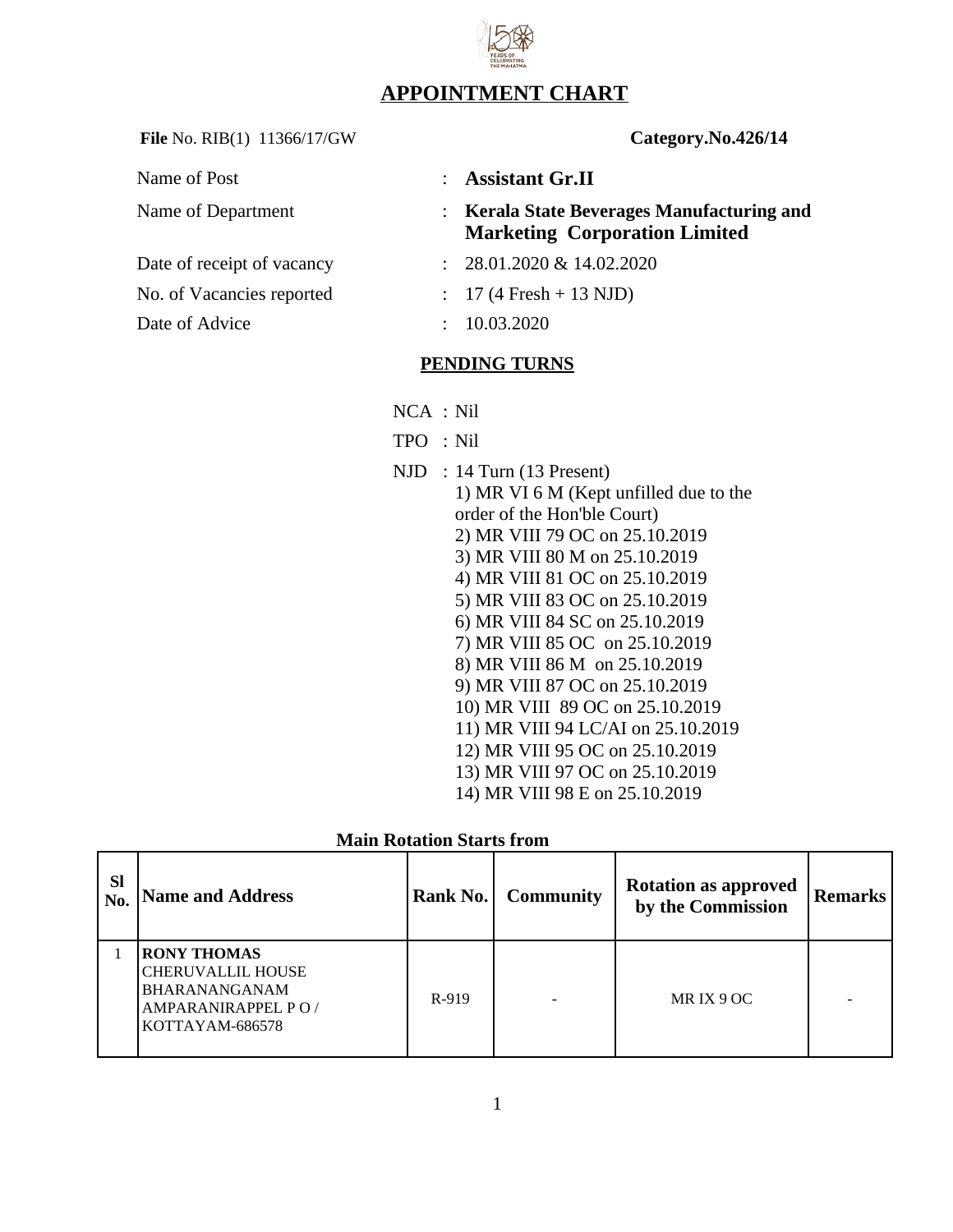| $\overline{2}$ | <b>SARATH VIJAYAN</b><br>PATTARUMADATHIL<br>MUNDIYERUMA<br><b>KALLAR</b><br><b>IDUKKI</b>                                                                                                                                                                                                         | R-996                  | OBC -Kudumbis | MRIX 10 OBC                                                                  |  |
|----------------|---------------------------------------------------------------------------------------------------------------------------------------------------------------------------------------------------------------------------------------------------------------------------------------------------|------------------------|---------------|------------------------------------------------------------------------------|--|
| 3              | <b>RAHUL KRISHNAN R</b><br><b>RAGENDU</b><br><b>MARUKIL</b><br>THILAK NAGAR<br>TRIVANDRUM-695507                                                                                                                                                                                                  | R-920                  |               | <b>MRIX 11 OC</b>                                                            |  |
| $\overline{4}$ | <b>JITHIN SACHIDANANDAN</b><br>PALLITHADATHIL<br><b>SANYASI ODA</b><br><b>SANYASI ODA</b><br><b>IDUKKI - 685552</b>                                                                                                                                                                               | $R - 41$<br>$(S/L-SC)$ | SC - SambavA  | <b>MRIX 12 SC</b>                                                            |  |
| 5              | <b>PRADEEP P</b><br><b>PEROTH</b><br><b>THARIPRAMUNDA</b><br><b>MALAPPURAM</b><br>PALAKKALVETTA                                                                                                                                                                                                   | R-921                  |               | NJD Compensation to<br>MR VIII 79 OC advised on<br>25.10.2019 satisfied now. |  |
| 6              | <b>SHAMNA L A</b><br><b>Permanent Address</b><br><b>HAPPY HUT</b><br>MUKUNDAPURAM<br>MUKUNDAPURAM/<br>KOLLAM-691585<br><b>Communication Address</b><br>THENGUVILAYIL<br>NEAR H&C/<br>MUNDAKKAL WEST<br>KOLLAM-691001                                                                              | $R - 46$<br>$S/L-M$    | <b>MUSLIM</b> | NJD Compensation to<br>MR VIII 80 M advised on<br>25.10.2019 satisfied now.  |  |
| $\overline{7}$ | <b>VEENAR</b><br><b>Permanent Address</b><br>PULAYARA KONATHU VEEDU<br>MUDAPURAM PO,<br>CHIRAYINKEEZHU<br>MUDAPURAM PO,<br>THIRUVANANTHAPURAM<br>695304<br><b>Communication Address</b><br><b>VEENA VIHAR</b><br>MUDAPURAM PO,<br>CHIRAYINKEEZHU<br>MUDAPURAM PO,<br>THIRUVANANTHAPURAM<br>695304 | R-924                  |               | NJD Compensation to<br>MR VIII 81 OC advised on<br>25.10.2019 satisfied now. |  |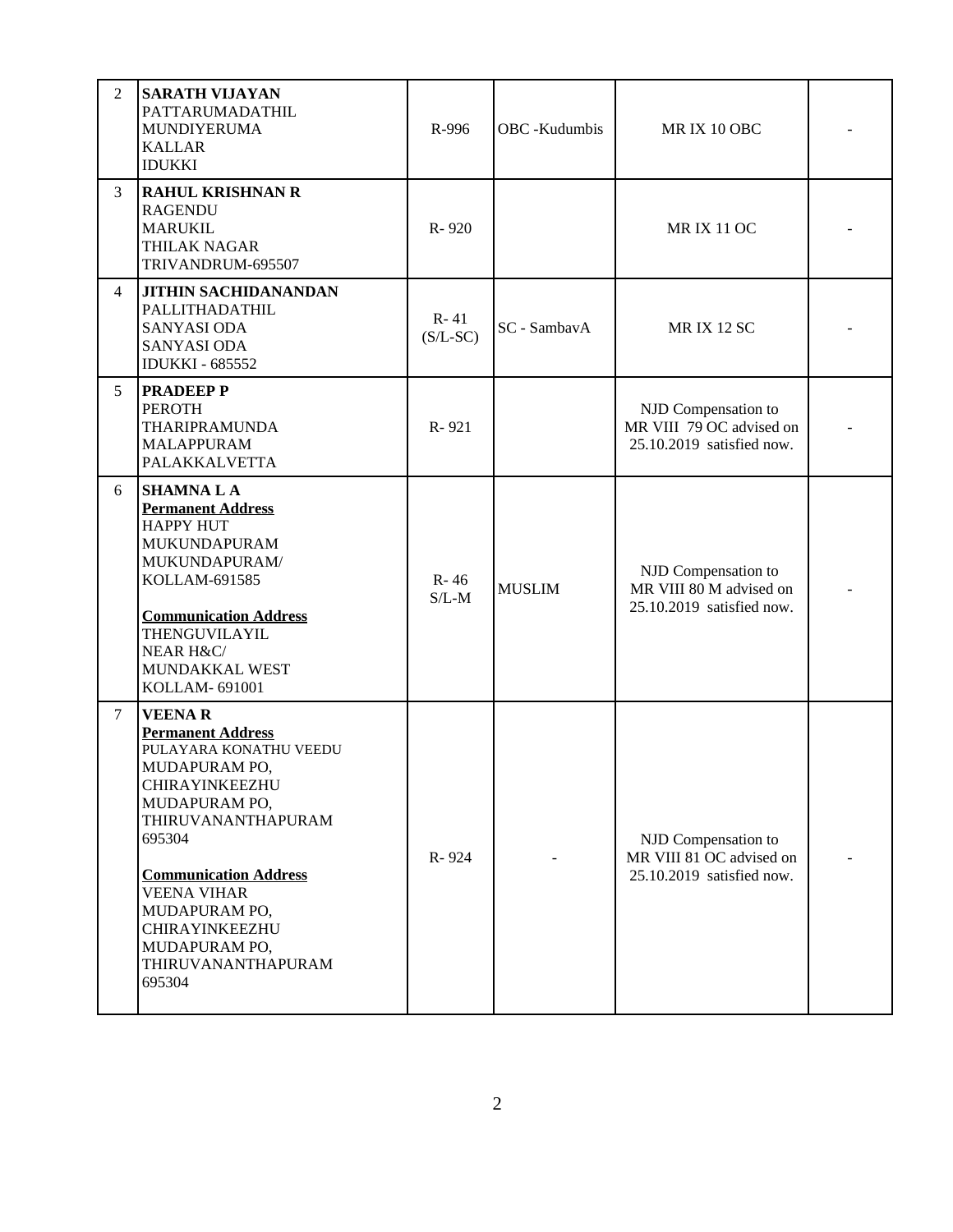| 8  | <b>ARUN R S</b>                                                                                                                  |                         |                                                                                            |                                                                                 |  |
|----|----------------------------------------------------------------------------------------------------------------------------------|-------------------------|--------------------------------------------------------------------------------------------|---------------------------------------------------------------------------------|--|
|    | ASSARIVILA PUTHEN VEEDU<br>KURICHIVILA KARUMANOOR<br>PARASSALA PO<br><b>TRIVANDRUM</b>                                           | R-927                   | <b>HINDU NADAR</b>                                                                         | NJD Compensation to<br>MR VIII 83 OC advised on<br>25.10.2019 satisfied now.    |  |
| 9  | <b>HARIDASANTP</b><br>THEKKEPPURAKKAL HOUSE<br>VALLIKKETTU, VADAPURAM,<br><b>NILAMBUR</b><br>VADAPURAM POST<br>MALAPPURAM-676542 | $R - 42$<br>$S/L$ -SC   | NJD Compensation to<br>MR VIII 84 SC advised on<br>SC - Panan<br>25.10.2019 satisfied now. |                                                                                 |  |
| 10 | <b>JOBIN JACOB</b><br>PULIYANKAL<br><b>ELIKULAM</b><br>KOTTAYAM-686577                                                           | R-929                   | NJD Compensation to<br>MR VIII 85 OC advised on<br>25.10.2019 satisfied now.               |                                                                                 |  |
| 11 | <b>SHANI S</b><br>SAFA COTTAGE, TC 53/1858(1)<br><b>NEMOM</b><br><b>NEMOM</b><br>THIRUVANANTHAPURAM<br>695020                    | R-47<br>$(S/L-M)$       | <b>MUSLIM</b>                                                                              | NJD Compensation to<br>MR VIII 86 M advised on<br>25.10.2019 satisfied now.     |  |
| 12 | <b>VEENA V NAIR</b><br><b>V V BHAVAN</b><br><b>EDACODE</b><br>KORANI PO,<br>TRIVANDRUM-695104                                    | R-930                   |                                                                                            | NJD Compensation to<br>MR VIII 87 OC advised on<br>25.10.2019 satisfied now.    |  |
| 13 | <b>LIJUMON R</b><br>RAJU SADANAM<br><b>PLACKODU</b><br><b>EDAKKIDOM P O</b><br>KOLLAM-691505                                     | R-931                   |                                                                                            | NJD Compensation to<br>MR VIII 89 OC advised on<br>25.10.2019 satisfied now.    |  |
| 14 | <b>VINOD KUMAR R</b><br>TC 26/2100, POOMANGALAM<br>THUNBARA LANE, CHIRAKULAM<br>ROAD, THIRUVANANTHAPURAM<br>GPO 1, 695001        | $R - 4$<br>$S/L$ - $LC$ | <b>LATIN</b><br><b>CATHOLICS</b>                                                           | NJD Compensation to<br>MR VIII 94 LC/AI advised<br>on 25.10.2019 satisfied now. |  |
| 15 | <b>VISHNUS</b><br>TC 16/1338 MANOJ VIHAR<br><b>JAGATHY</b><br>THYCADU-695014<br>TRIVANDRUM                                       | R-933                   |                                                                                            | NJD Compensation to<br>MR VIII 95 OC advised on<br>25.10.2019 satisfied now.    |  |
| 16 | VISHNU SREE V J<br>SOUPARNIKA 378(16/332)<br>MARUTHOORKONAM<br><b>BALARAMAPURAM</b><br>PAYYATUVILLA<br>THIRUVANANTHAPURAM-695501 | R-934                   |                                                                                            | NJD Compensation to<br>MR VIII 97 OC advised on<br>25.10.2019 satisfied now.    |  |